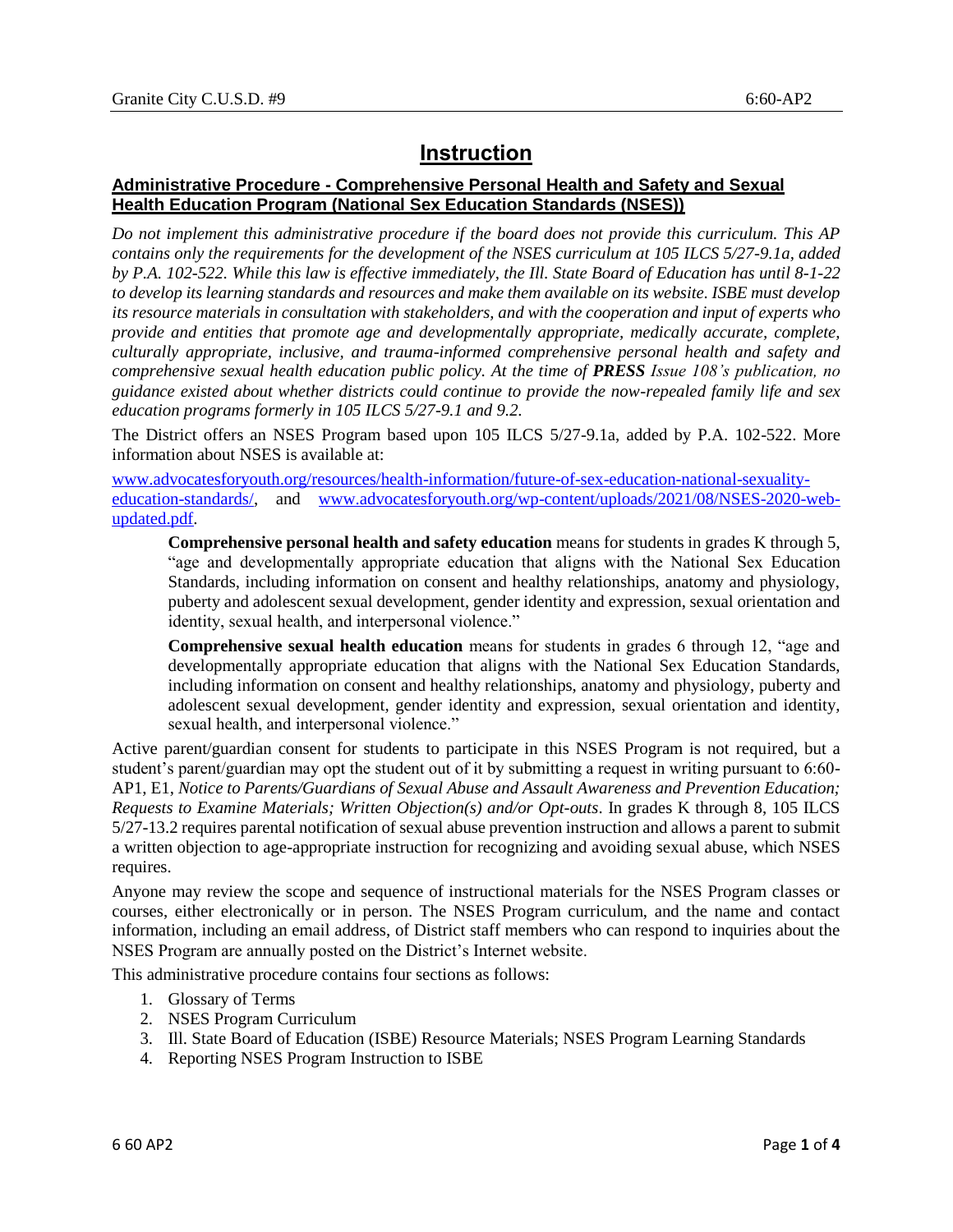### Glossary of Terms

### **The current Definitions of 105 ILCS 5/27-9.1a(a) are incorporated here by reference.**

**Adapt** - To modify an evidence-based or evidence-informed NSES Program model for use with a particular demographic, ethnic, linguistic, or cultural group.

**Age and developmentally appropriate** - Suitable to particular ages or age groups of children and adolescents, based on the developing cognitive, emotional, and behavioral capacity typical for the age or age group.

**Characteristics of effective NSES Programs** - Includes development, content, and implementation of such NSES Programs that (i) have been shown to be effective in terms of increasing knowledge, clarifying values and attitudes, increasing skills, and impacting behavior, (ii) are widely recognized by leading medical and public health agencies to be effective in changing sexual behaviors that lead to sexually transmitted infections, including HIV, unintended pregnancy, interpersonal violence, and sexual violence among young people, and (iii) are taught by professionals who provide a safe learning space, free from shame, stigma, and ideology and are trained in trauma-informed teaching methodologies.

**Complete** - Information that aligns with the National Sex Education Standards, including information on consent and healthy relationships, anatomy and physiology, puberty and adolescent sexual development, gender identity and expression, sexual orientation and identity, sexual health, and interpersonal violence.

**Comprehensive personal health and safety education** - See introduction, above.

**Comprehensive sexual health education** - See introduction, above.

**Consent** - An affirmative, knowing, conscious, ongoing, and voluntary agreement to engage in interpersonal, physical, or sexual activity, which can be revoked at any point, including during the course of interpersonal, physical, or sexual activity.

**Culturally appropriate** - Affirming culturally diverse individuals, families, and communities in an inclusive, respectful, and effective manner, including materials and instruction that are inclusive of race, ethnicity, language, cultural background, immigration status, religion, disability, gender, gender identity, gender expression, sexual orientation, and sexual behavior.

**Evidence-based NSES Program** - A Program for which systematic, empirical research or evaluation has provided evidence of effectiveness.

**Evidence-informed NSES Program** - A Program that uses the best available research and practice knowledge to guide NSES Program design and implementation.

**Gender stereotype** - A generalized view or preconception about what attributes, characteristics, or roles are or ought to be taught, possessed by, or performed by people based on their gender identity.

**Healthy relationships** - Relationships between individuals that consist of mutual respect, trust, honesty, support, fairness, equity, separate identities, physical and emotional safety, and good communication.

**Identity** - People's understanding of how they identify their sexual orientation, gender, gender identity, or gender expression without stereotypes, shame, or stigma.

**Inclusive** - Inclusion of marginalized communities that include, but are not limited to, people of color, immigrants, people of diverse sexual orientations, gender identities, and gender expressions, people who are intersex, people with disabilities, people who have experienced interpersonal or sexual violence, and others.

**Interpersonal violence** - Violent behavior used to establish power and control over another person.

**Medically accurate** - Verified or supported by the weight of research conducted in compliance with accepted scientific methods and published in peer-reviewed journals, if applicable, or comprising information recognized as accurate and objective.

**Pre-exposure Prophylaxis (PrEP)** - Medications approved by the federal Food and Drug Administration (FDA) and recommended by the United States Public Health Service or the federal Centers for Disease Control and Prevention for HIV pre-exposure prophylaxis and related pre-exposure prophylaxis services, including, but not limited to, HIV and sexually transmitted infection screening, treatment for sexually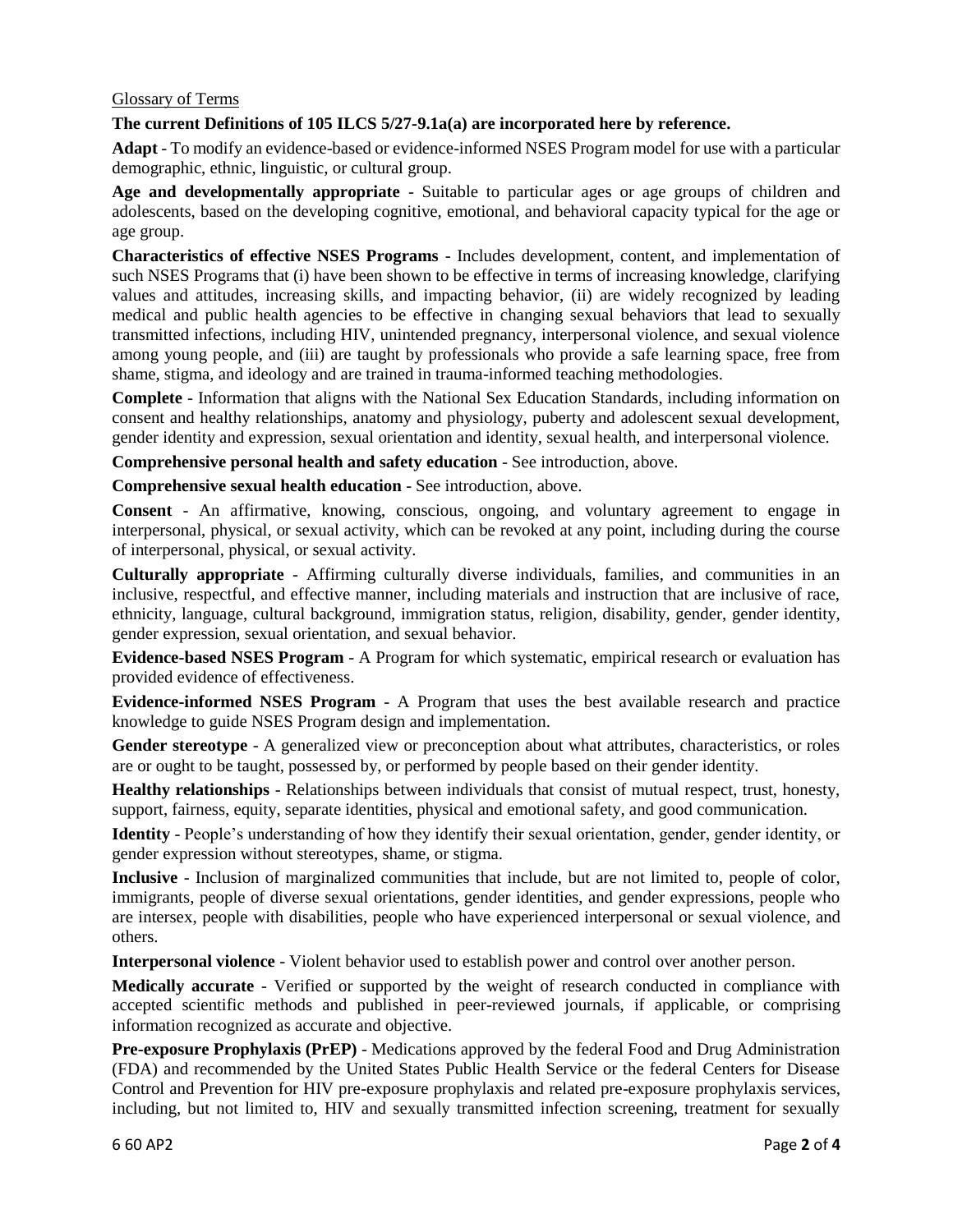transmitted infections, medical monitoring, laboratory services, and sexual health counseling, to reduce the likelihood of HIV infection for individuals who are not living with HIV but are vulnerable to HIV exposure.

**Post-exposure Prophylaxis (PeP)** - Medications that are recommended by the federal Centers for Disease Control and Prevention and other public health authorities to help prevent HIV infection after potential occupational or non-occupational HIV exposure.

**Sexual violence** - Discrimination, bullying, harassment, including sexual harassment, sexual abuse, sexual assault, intimate partner violence, incest, rape, and human trafficking.

**Trauma informed** - To address vital information about sexuality and well-being that takes into consideration how adverse life experiences may potentially influence a person's well-being and decision making.

#### NSES Program Curriculum

The District may use guest lecturers or resource persons, including outside consultants, community groups, or organizations, to provide instruction or presentations in accordance with 105 ILCS 5/10-22.34b, and their materials may not conflict with the provisions of State law. The District may adapt the age and developmentally appropriate, medically accurate, complete, culturally appropriate, inclusive, and traumainformed curriculums to meet the specific needs of the community. All course materials and instruction for teaching the NSES Program must be:

- 1. Age and developmentally appropriate, medically accurate, complete, culturally appropriate, inclusive, and trauma informed.
- 2. A replica of an evidence-based or evidence-informed NSES program or substantially incorporate elements of evidence-based NSES programs or evidence-informed NSES programs or characteristics of effective NSES programs.
- 3. Inclusive and sensitive to the needs of students based on their status as pregnant or parenting, living with STIs, including HIV, sexually active, asexual, or intersex or based on their gender, gender identity, gender expression, sexual orientation, sexual behavior, or disability.
- 4. Accessible to students with disabilities, which may include the use of a modified curriculum, materials, instruction in alternative formats, assistive technology, and auxiliary aids.
- 5. Helpful to students for developing self-advocacy skills for effective communication with parents or guardians, health and social service professionals, other trusted adults, and peers about sexual health and relationships.
- 6. Helpful to students by providing them with information to develop skills for developing healthy relationships and preventing and dealing with interpersonal violence and sexual violence.
- 7. Helpful to students by providing them with information to safely use the Internet, including social media, dating or relationship websites or applications, and texting.
- 8. Informative about local resources where students can obtain additional information and confidential services related to parenting, bullying, interpersonal violence, sexual violence, suicide prevention, sexual and reproductive health, mental health, substance abuse, sexual orientation, gender identity, gender expression, and other related issues.
- 9. Informative about State laws related to minor confidentiality and minor consent, including exceptions, consent education, mandated reporting of child abuse and neglect, the safe relinquishment of a newborn child, minors' access to confidential health care and related services, school policies addressing the prevention of and response to interpersonal and sexual violence, school breastfeeding accommodations, and school policies addressing the prevention of and response to sexual harassment.
- 10. Neutral and not reflect or promote bias against any person on the basis of the person's race, ethnicity, language, cultural background, citizenship, religion, HIV status, family structure, disability, gender, gender identity, gender expression, sexual orientation, or sexual behavior.
- 11. Prohibitive of employing gender stereotypes.